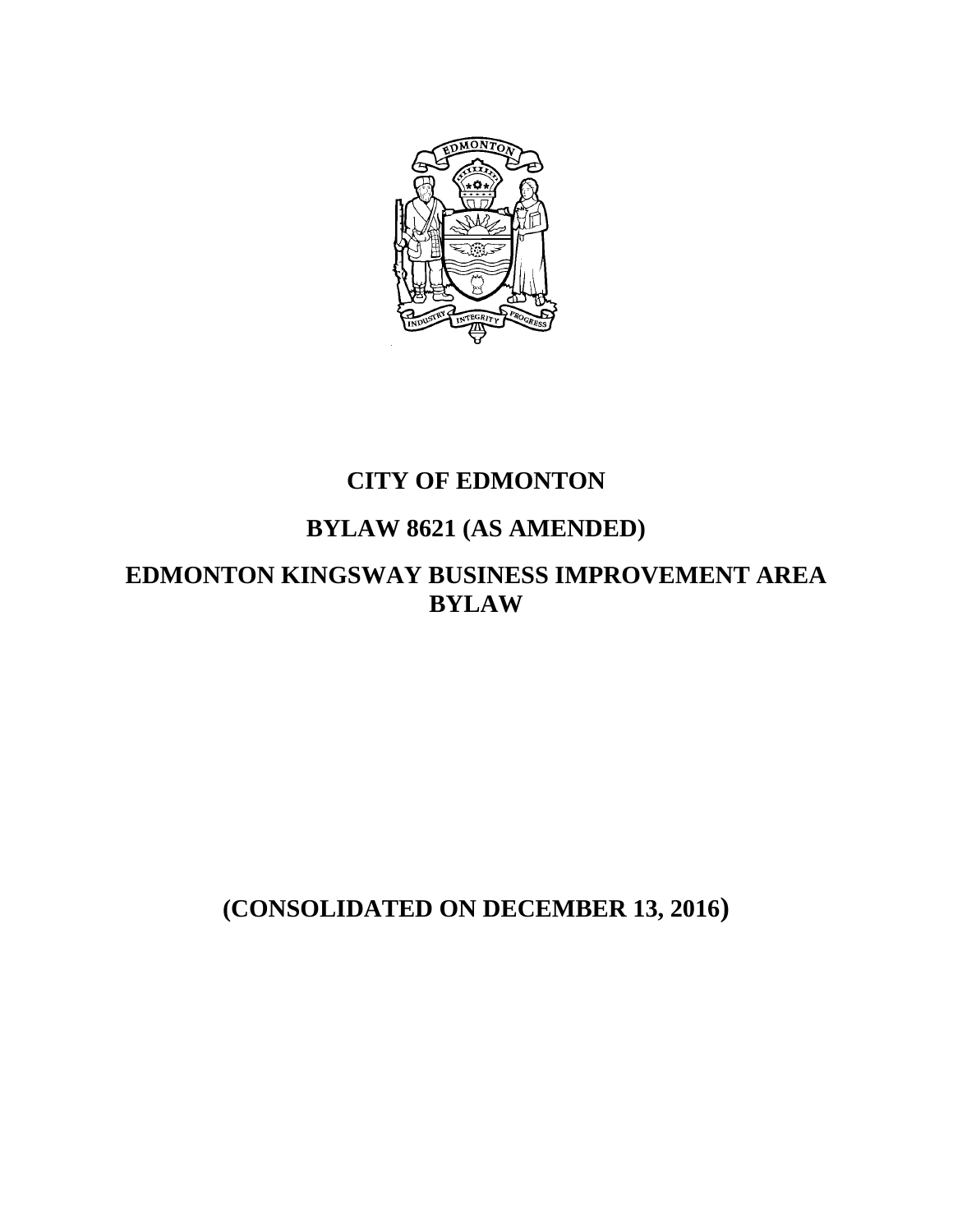## **THE CITY OF EDMONTON**

### **BYLAW 8621 (AS AMENDED)**

#### **EDMONTON KINGSWAY BUSINESS IMPROVEMENT AREA BYLAW**

(S.2(a), Bylaw 17780, December 13, 2016)

**WHEREAS** the Municipal Council of the City of Edmonton received a request, appended hereto and forming Appendix "A" to this Bylaw, pursuant to the Municipal Government Act, R.S.A. 1980, c. M-26, as amended, to:

- (a) designate an area as a Business Revitalization Zone and prescribe it boundaries;
- (b) establish a Board of Directors for the Business Revitalization Zone and incorporate the said Board of Directors;

**AND WHEREAS** pursuant to Section 171.2 (2) of the Municipal Government Act, R.S.A. 1980, c. M-26, notice of the intention of Council to pass this Bylaw was mailed to every person who is shown on the current assessment roll of the City as being assessed for business taxes within the boundaries of the Business Revitalization Zone;

**AND WHEREAS** no petition objecting to the passing of this Bylaw was received by the Municipal Council of the City:

**NOW THEREFORE**, the Municipal Council of the City of Edmonton, duly assembled, enacts as follows:

## **PART I - PURPOSE, DEFINITIONS AND INTERPRETATION**

| <b>DEFINITIONS</b> |     | In this bylaw, unless the context otherwise requires:                                                      |  |  |
|--------------------|-----|------------------------------------------------------------------------------------------------------------|--|--|
|                    | (a) | "Board" means all Directors of the Business Improvement<br>Area as appointed by Council from time to time; |  |  |
|                    | (b) | "City" means the municipal corporation of the City of<br>Edmonton;                                         |  |  |
|                    | (c) | "Council" means the municipal council of the City of<br>Edmonton;                                          |  |  |
|                    | (d) | "Director" means a person appointed by Council pursuant<br>to section 6 of this bylaw;                     |  |  |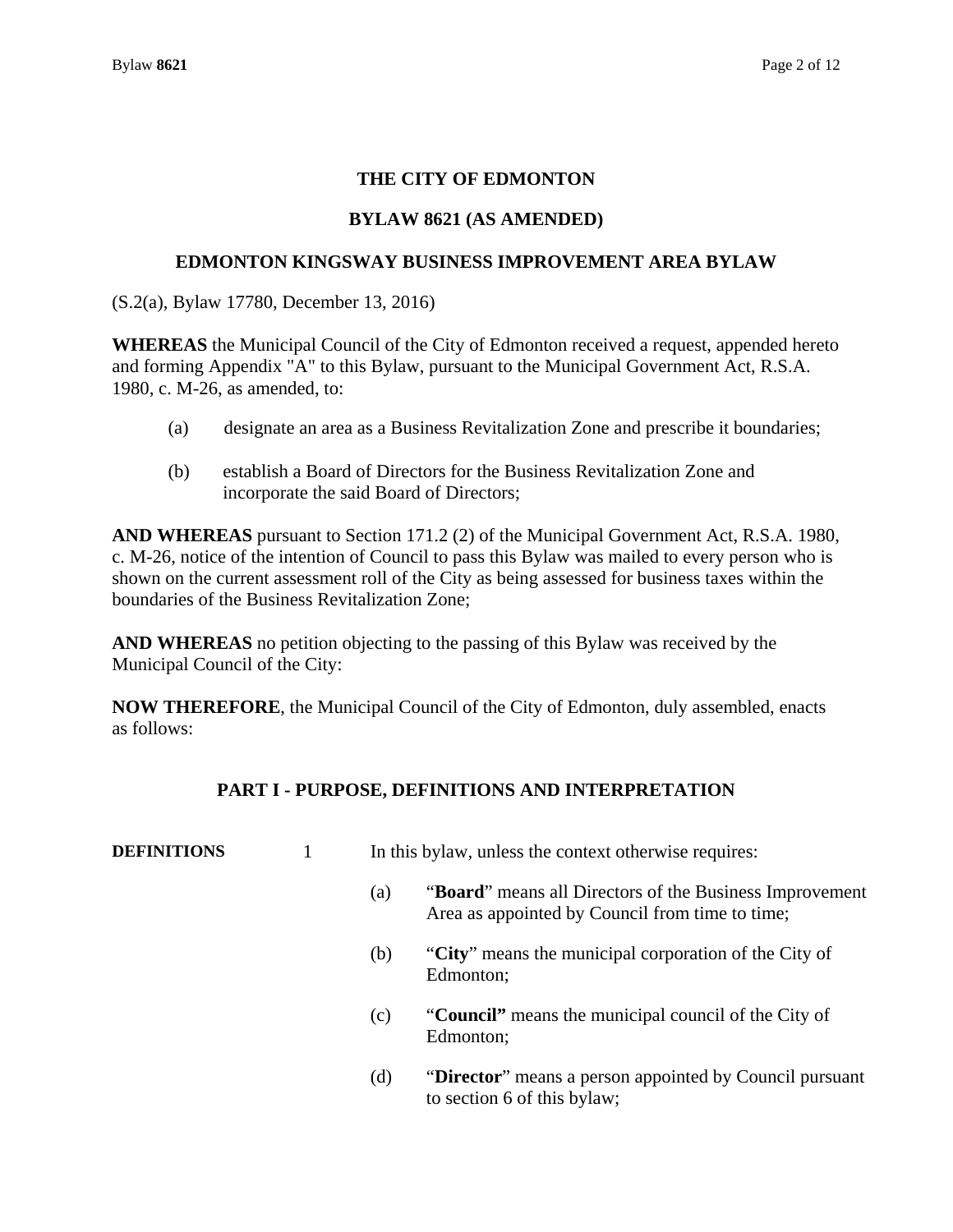|                                                             |                | (e) | "Member" means a business assessed for business taxes<br>within the Edmonton Kingsway Business Improvement<br>Area;                                                                                                                                                                                           |
|-------------------------------------------------------------|----------------|-----|---------------------------------------------------------------------------------------------------------------------------------------------------------------------------------------------------------------------------------------------------------------------------------------------------------------|
|                                                             |                | (f) | "MGA" means the <i>Municipal Government Act</i> , S.A. 2000,<br>c. $M-26$ ;                                                                                                                                                                                                                                   |
|                                                             |                | (g) | "Person" includes an individual, partnership, association,<br>corporation, trustee, executor, administrator or legal<br>representative; and                                                                                                                                                                   |
|                                                             |                | (h) | Deleted                                                                                                                                                                                                                                                                                                       |
|                                                             |                |     | (S.2(b), 3, 4(a) Bylaw 17780, December 13, 2016)                                                                                                                                                                                                                                                              |
| <b>DESIGNATION OF</b><br><b>THE ZONE</b>                    | $\overline{2}$ |     | The Kingsway Business District, the boundaries of which are<br>outlined in red on the map appended hereto and forming Appendix<br>"B" to this Bylaw and which are more particularly described in<br>Appendix "C" of this Bylaw, is hereby designated as the<br>"Edmonton Kingsway Business Improvement Area". |
|                                                             |                |     | (S.2(c), Bylaw 17780, December 13, 2016)                                                                                                                                                                                                                                                                      |
| <b>ESTABLISHMENT</b><br><b>OF THE</b><br><b>ASSOCIATION</b> | 3              |     | (1) The Board of Directors of the Edmonton Kingsway Business<br>Improvement Area is hereby established as a corporation under the<br>name "Kingsway District Association".                                                                                                                                    |
|                                                             |                |     | (2) The Corporation hereby established shall consist of Directors<br>appointed from time to time in accordance with Section 6 hereof.                                                                                                                                                                         |
|                                                             |                |     | (S.4(b), Bylaw 17780, December 13, 2016)                                                                                                                                                                                                                                                                      |
| <b>PURPOSES OF THE</b><br><b>ZONE</b>                       | $\overline{4}$ |     | The objects or purposes for which the Edmonton Kingsway<br>Business Improvement Area are established are:                                                                                                                                                                                                     |
|                                                             |                | (a) | improving, beautifying and maintaining property in the<br>Edmonton Kingsway Business Improvement Area;                                                                                                                                                                                                        |
|                                                             |                | (b) | developing, improving, and maintaining public parking;<br>and                                                                                                                                                                                                                                                 |
|                                                             |                | (c) | promoting the Edmonton Kingsway Business Improvement<br>Area as a business or shopping district.                                                                                                                                                                                                              |
|                                                             |                |     | (S.4(c), Bylaw 17780, December 13, 2016)                                                                                                                                                                                                                                                                      |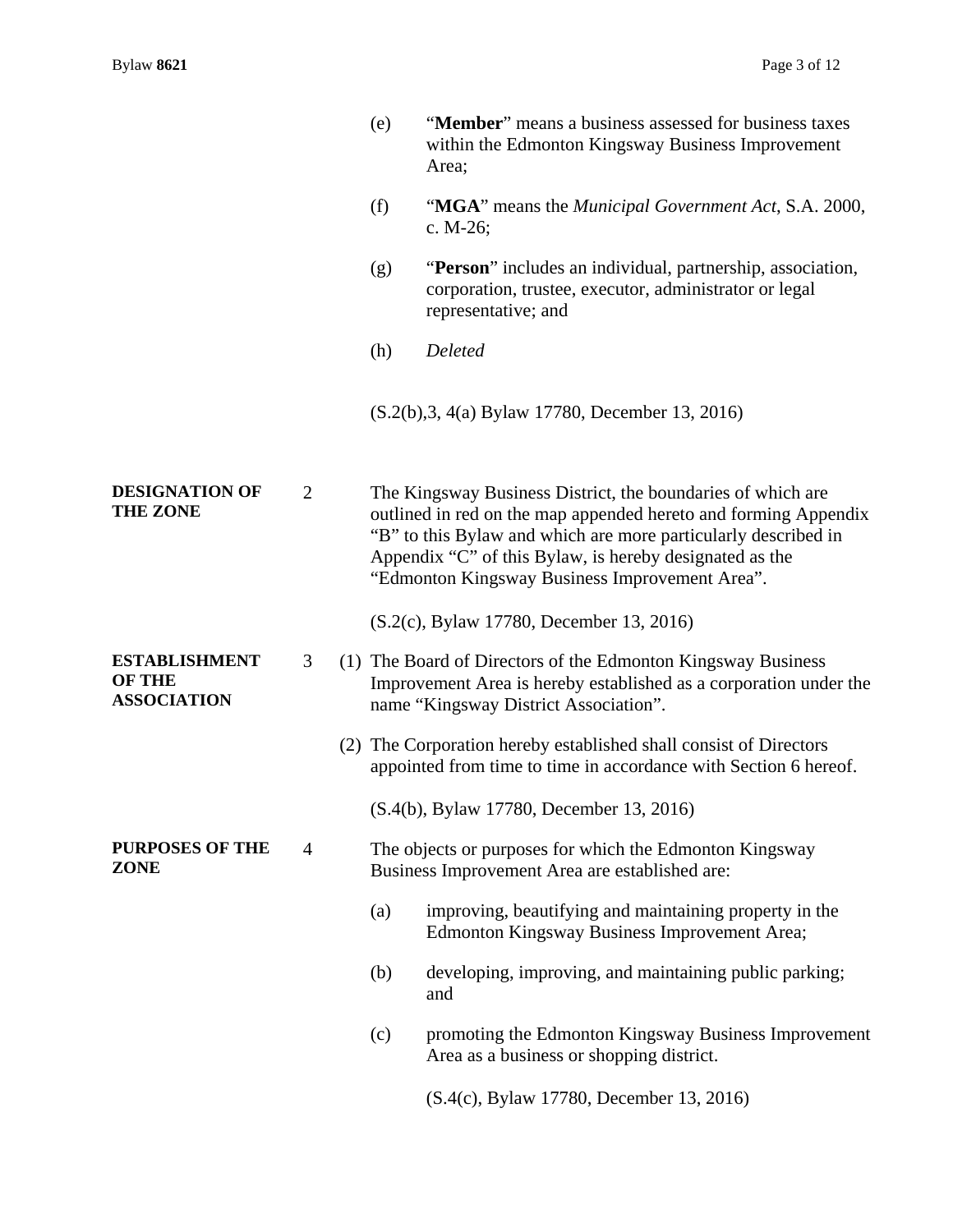| <b>POWERS OF</b><br><b>ASSOCIATION</b>    | 5      | (1) Subject to the provisions of this bylaw and every other applicable<br>bylaw of the City or statute or regulations of the Province, the<br>Edmonton Kingsway Business Improvement Area shall have the<br>power to do all things necessarily incidental to the attainment of its<br>objects.                                                                                                             |
|-------------------------------------------|--------|------------------------------------------------------------------------------------------------------------------------------------------------------------------------------------------------------------------------------------------------------------------------------------------------------------------------------------------------------------------------------------------------------------|
|                                           |        | (2) Nothing in this bylaw shall be construed as giving the Edmonton<br>Kingsway Business Improvement Area the power to borrow<br>money or otherwise pledge its assets without the express direction<br>of Council.                                                                                                                                                                                         |
|                                           |        | (S.4(d), Bylaw 17780, December 13, 2016)                                                                                                                                                                                                                                                                                                                                                                   |
| <b>DIRECTORS</b>                          | 6      | (1) The Board of the Edmonton Kingsway Business Improvement<br>Area shall consist of fifteen Directors appointed by Council.                                                                                                                                                                                                                                                                               |
|                                           |        | (2) At the recommendation of the Board, Council may appoint fewer<br>than fifteen Directors.                                                                                                                                                                                                                                                                                                               |
|                                           |        | (3) Each appointment made by Council is for a term of one year with<br>no maximum number of terms.                                                                                                                                                                                                                                                                                                         |
|                                           |        | (4) No person shall be appointed as a Director unless that person:                                                                                                                                                                                                                                                                                                                                         |
|                                           |        | has been nominated in writing, submitted to the Board<br>(a)<br>before close of nominations, for appointment as a Director,<br>by any person in the Edmonton Kingsway Business<br>Improvement Area who is shown on the current assessment<br>roll of the City as being assessed for business taxes with<br>respect to a business carried on within the Edmonton<br>Kingsway Business Improvement Area, and |
|                                           |        | (b)<br>has consented to act as a Director, in writing submitted to<br>the Board prior to that person's appointment.                                                                                                                                                                                                                                                                                        |
|                                           |        | (5) A majority of existing, appointed members constitutes quorum.                                                                                                                                                                                                                                                                                                                                          |
|                                           |        | (S.4(e), Bylaw 17780, December 13, 2016)                                                                                                                                                                                                                                                                                                                                                                   |
| <b>REMUNERATION</b>                       | $\tau$ | (1) The position of a Director is voluntary, and no remuneration will<br>be paid for services as a Director.                                                                                                                                                                                                                                                                                               |
|                                           |        | (2) Directors shall be reimbursed for expenses necessarily incurred in<br>the performance of duties as a Director.                                                                                                                                                                                                                                                                                         |
| <b>PROCEDURES FOR</b><br><b>THE BOARD</b> | 8      | (1) The Board shall manage the business and affairs of the Edmonton<br>Kingsway Business Improvement Area.                                                                                                                                                                                                                                                                                                 |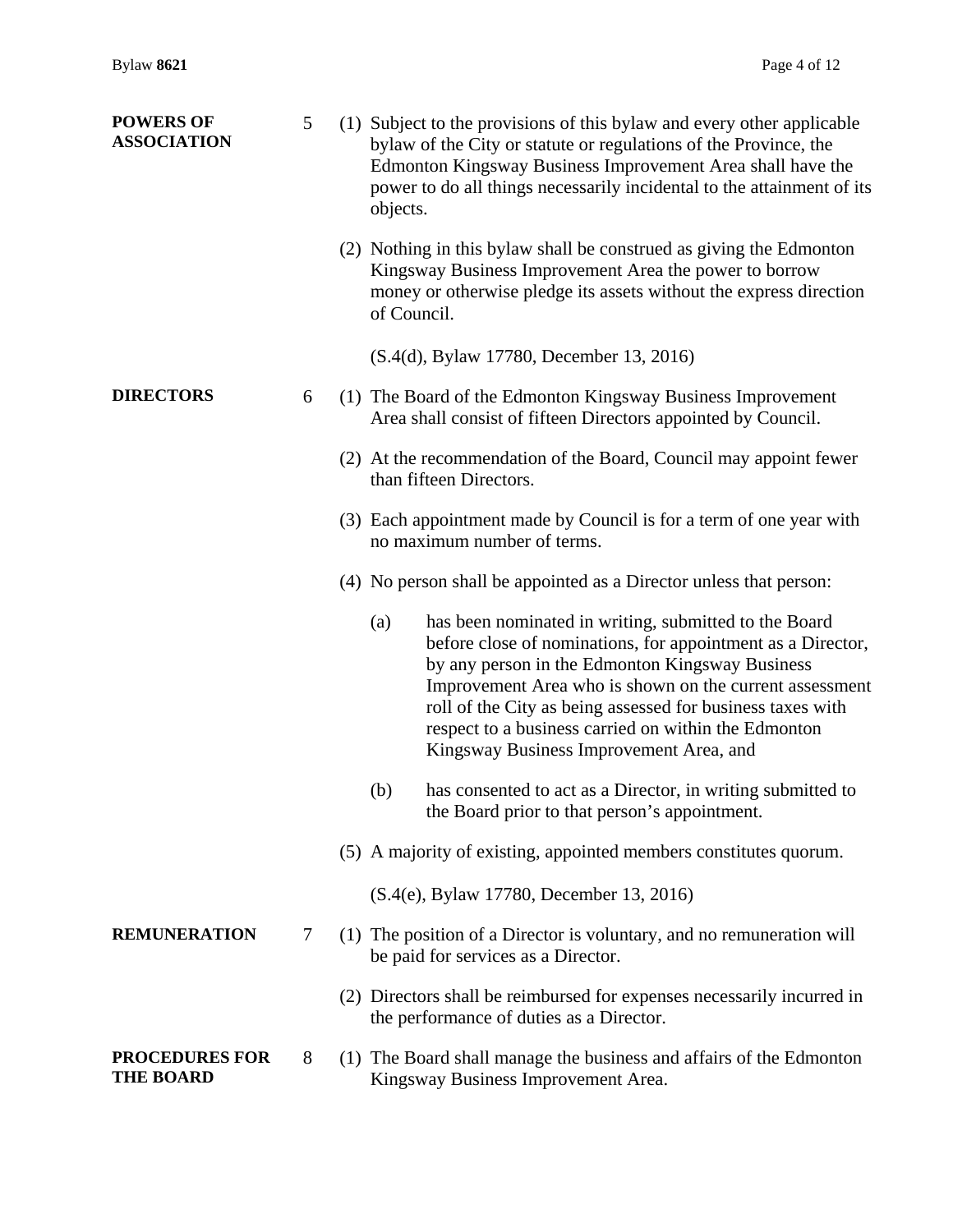|                                    |   | (S.4(f), Bylaw 17780, December 13, 2016)                                                                                                                                                                                                                                                                                                                |
|------------------------------------|---|---------------------------------------------------------------------------------------------------------------------------------------------------------------------------------------------------------------------------------------------------------------------------------------------------------------------------------------------------------|
|                                    |   | (2) The Board shall meet at least quarterly and may meet more<br>frequently, as it sees fit, for the dispatch of business.                                                                                                                                                                                                                              |
|                                    |   | (3) The Directors shall:                                                                                                                                                                                                                                                                                                                                |
|                                    |   | (a)<br>elect one of their number as Chair of the Board to preside at<br>all meetings of the Board, and                                                                                                                                                                                                                                                  |
|                                    |   | determine the period for which that person is to hold office.<br>(b)                                                                                                                                                                                                                                                                                    |
|                                    |   | $(4)$ If the Chair is not present within fifteen $(15)$ minutes from the time<br>fixed for the holding of any meeting, the Directors present shall<br>choose one of their number to be the Chair of the meeting.                                                                                                                                        |
|                                    |   | (5) A motion is lost when the vote is tied.                                                                                                                                                                                                                                                                                                             |
|                                    |   | (6) The Board may delegate any of the Board's powers to a committee<br>or committees consisting of one or more Directors.                                                                                                                                                                                                                               |
| <b>FINANCIAL</b><br><b>MATTERS</b> | 9 | (1) The financial year of the Board is the calendar year.                                                                                                                                                                                                                                                                                               |
|                                    |   | (2) The Board may appoint such officers of the Edmonton Kingsway<br>Business Improvement Area as the Board sees fit and may specify<br>the powers and duties of such officers and, subject to the<br>provisions of this bylaw, may delegate to any officer such of the<br>powers of the Board as the Board thinks fit.                                  |
|                                    |   | (3) If a Director or a Director's family member, as defined within the<br>MGA, has a pecuniary interest in a matter before the Board, the<br>Director shall be precluded from voting or participating in the<br>discussion.                                                                                                                             |
|                                    |   | (4) The Edmonton Kingsway Business Improvement Area may have a<br>corporate seal, which seal may be adopted or changed from time to<br>time by the Board and on which the name of the Edmonton<br>Kingsway Business Improvement Area shall appear.                                                                                                      |
|                                    |   | (5) The banking business of the Edmonton Kingsway Business<br>Improvement Area shall be transacted with such banks or financial<br>institutions as the Board may from time to time designate, and<br>shall be transacted in accordance with such agreements,<br>instructions, and delegations of power as the Board may from time<br>to time prescribe. |
|                                    |   | (6) The Board shall cause true accounts to be kept of the sums of<br>money received and expended by the Edmonton Kingsway<br>Business Improvement Area and the matter or matters in respect of                                                                                                                                                          |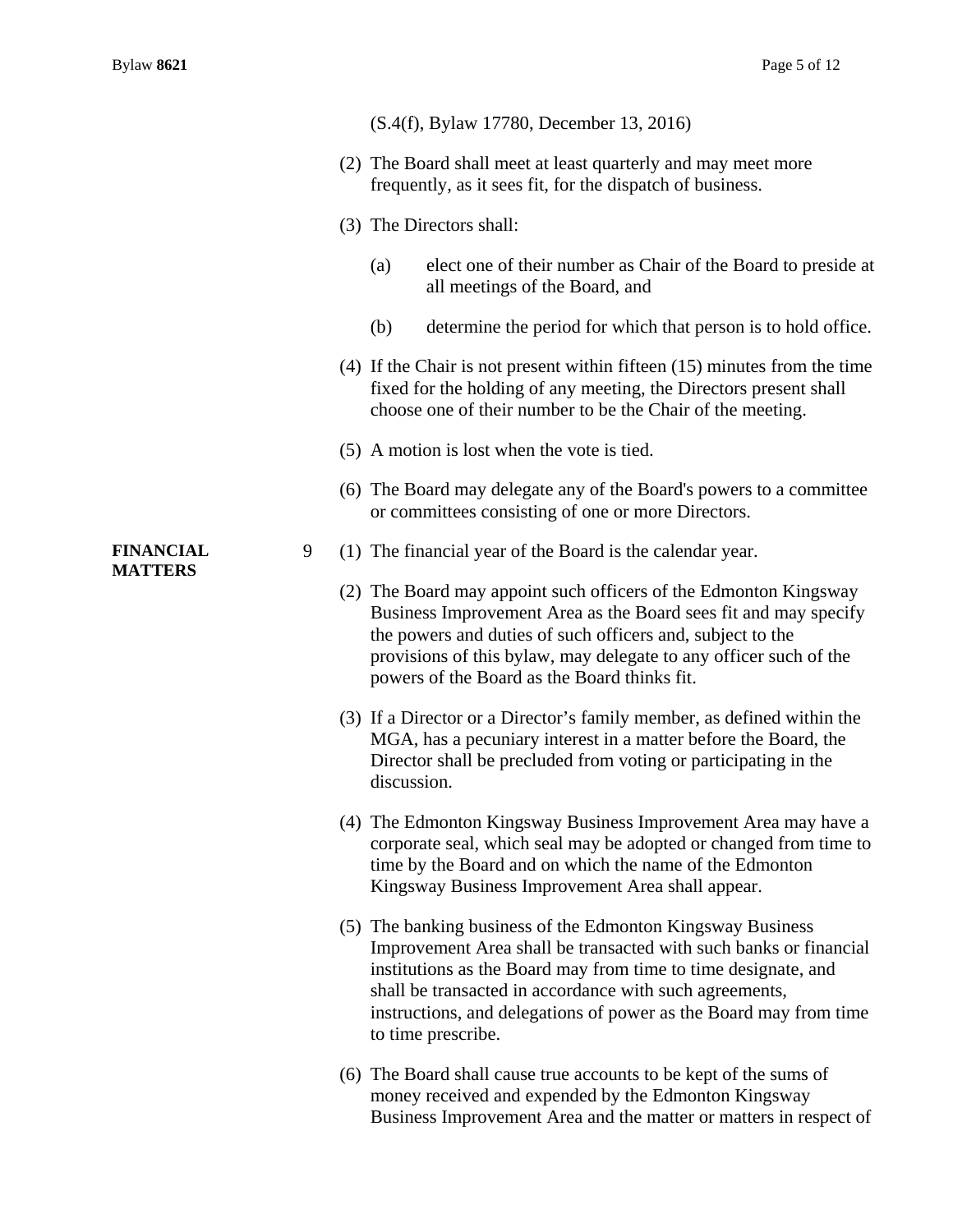which such receipts and expenditures take place, all acquisitions and dispositions of property of the Association, and all the assets and liabilities of the Edmonton Kingsway Business Improvement Area.

- (7) The books of account of the Edmonton Kingsway Business Improvement Area shall be kept at such place or places as the Board thinks fit, and no person, other than a Director, an officer, the City Auditor, or an officer, accountant, or other person, whose duty to the Edmonton Kingsway Business Improvement Area to the Council require that person to do so, shall have any right to inspect any account or book or document of the Edmonton Kingsway Business Improvement Area except as may be authorized by the Board, by Council, or by statute.
- (8) The Board shall, in each year at the time and in the form prescribed by the Council, submit to the Council, for its approval, estimates of revenues and expenditures expected to be received and made by the Edmonton Kingsway Business Improvement Area for the next fiscal year.
- (9) The Board shall present and review these estimates with its Members at the annual general meeting and subsequently revise, if necessary, and approve them prior to their submission to Council.
- (10) The Board shall notify by mail, personal delivery, or a combination of the two, all businesses within the Edmonton Kingsway Business Improvement Area listed in the current assessment roll of the proposed budget, and of the date and place when Council will consider approval of the proposed budget.
- (S.4(g), Bylaw 17780, December 13, 2016)
- 10 (1) In each calendar year, prior to submitting its estimates of revenues and expenditures to Council, the Board shall hold an annual general meeting of all Members.
	- (2) Written notice of the annual meeting shall be sent by mail, personal delivery, or a combination of the two, to all Members, at least fourteen (14) days prior to the meeting date.
	- (3) At the annual meeting the Board shall:
		- (a) review with Members its estimates of revenues and expenditures for the next calendar year;
		- (b) review with Members any nominations for new Directors from the Members for the next calendar year received by

**ANNUAL GENERAL MEETINGS AND SPECIAL MEETINGS OF THE BOARD**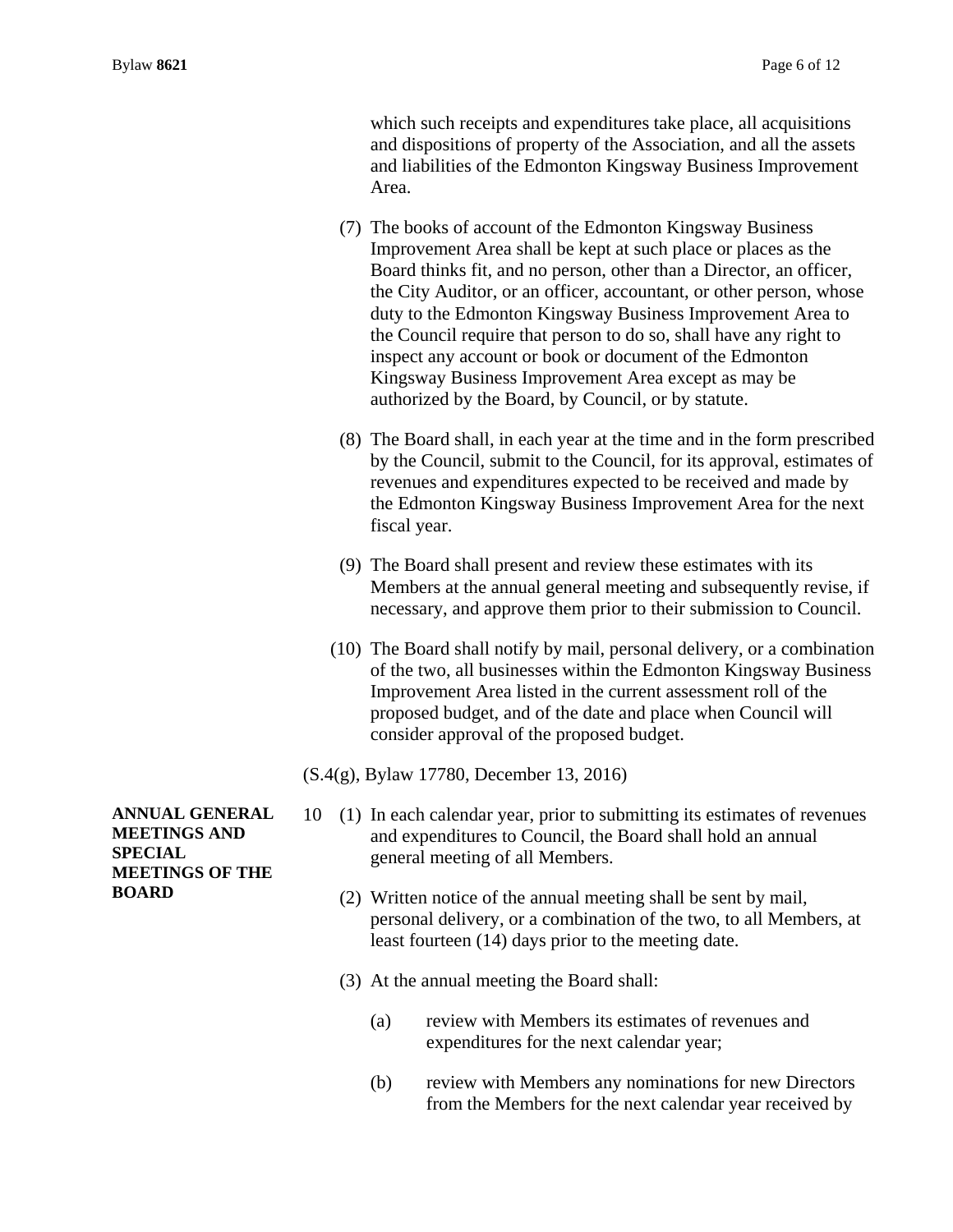the Board prior to the meeting;

- (c) seek any additional nominations for new Directors for the next calendar year; and
- (d) close the nomination period permanently for new Directors for the next calendar year.
- (4) For the purposes of any vote of the membership during the annual meeting or a special meeting, the following voting procedures shall apply:
	- (a) Each Member shall be entitled to one vote;
	- (b) In order to be eligible to vote, each representative shall present to the Board upon arrival at the meeting, an original signed statement giving the bearer permission to represent the Member in any vote at that meeting; and
	- (c) Motions are passed by a majority of the votes cast by the Members present at the meeting.

**ANNUAL REPORT** 11 The Board shall prepare and submit to Council an annual report of the activity of the Edmonton Kingsway Business Improvement Area at the time specified by Council, together with an audited financial statement of the Edmonton Kingsway Business Improvement Area comprised of an income and expenditure account and a balance sheet and any other statements and reports required by Council.

(S.4(h), Bylaw 17780, December 13, 2016)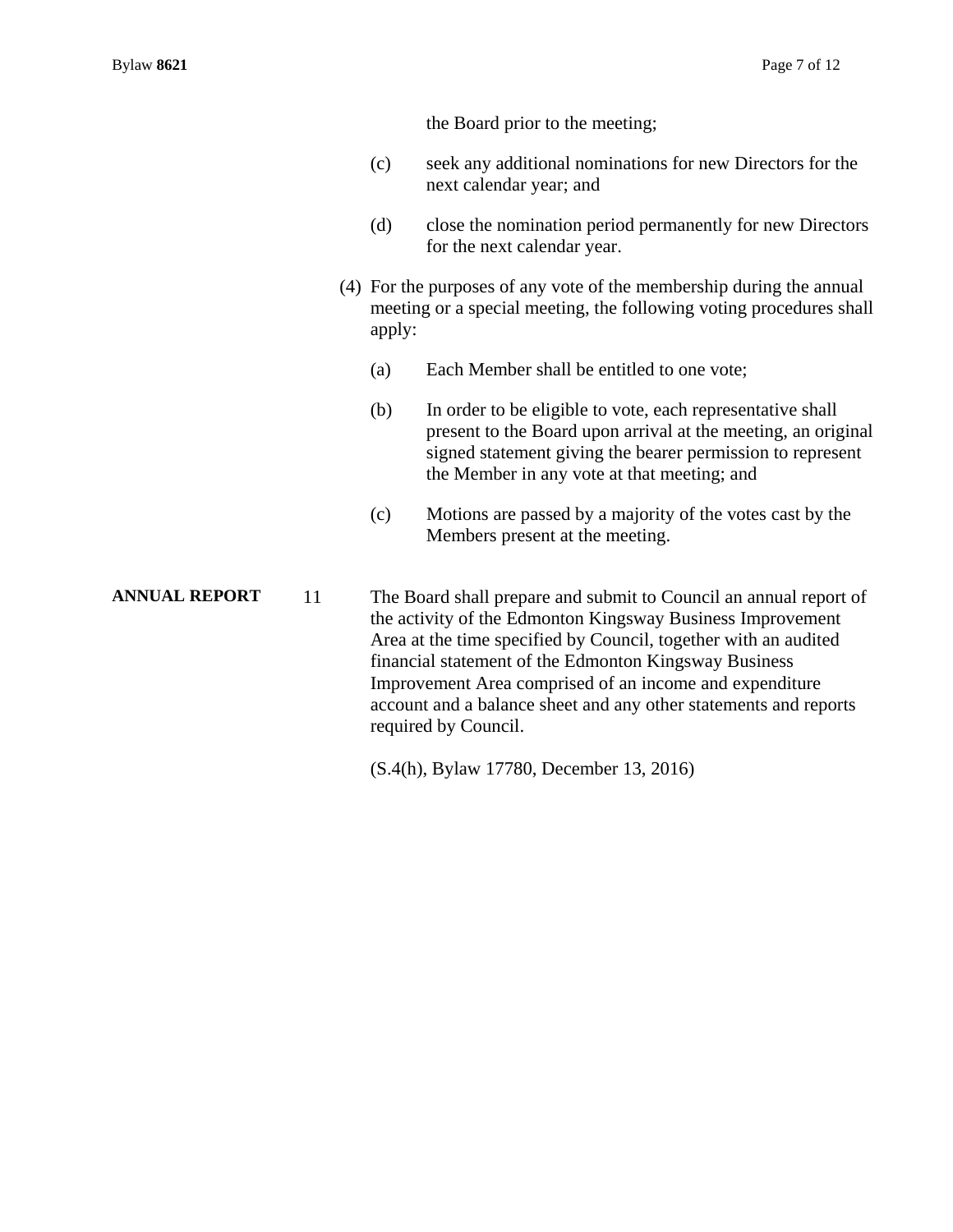### **PART II - GENERAL**

- **EFFECTIVE DATE** 12 This bylaw takes effect beginning on the date on which this bylaw is passed and signed.
	- 13 Bylaw 8621 is hereby consolidated into one Bylaw by incorporating this amendment and Amendment Bylaws 8803, 10811, and 10967.

 (NOTE: Consolidation made under Section 69 of the *Municipal Government Act,* R.S.A. 2000, c.L-21 and Bylaw No. 12005, and printed under the City Manager's authority)

Bylaw 8621 passed by Council November 10, 1987

Amendments:

 Bylaw 13923, April 19, 2005 Bylaw 16218, October 17, 2012 Bylaw 16645, November 6, 2013 Bylaw 17780, December 13, 2016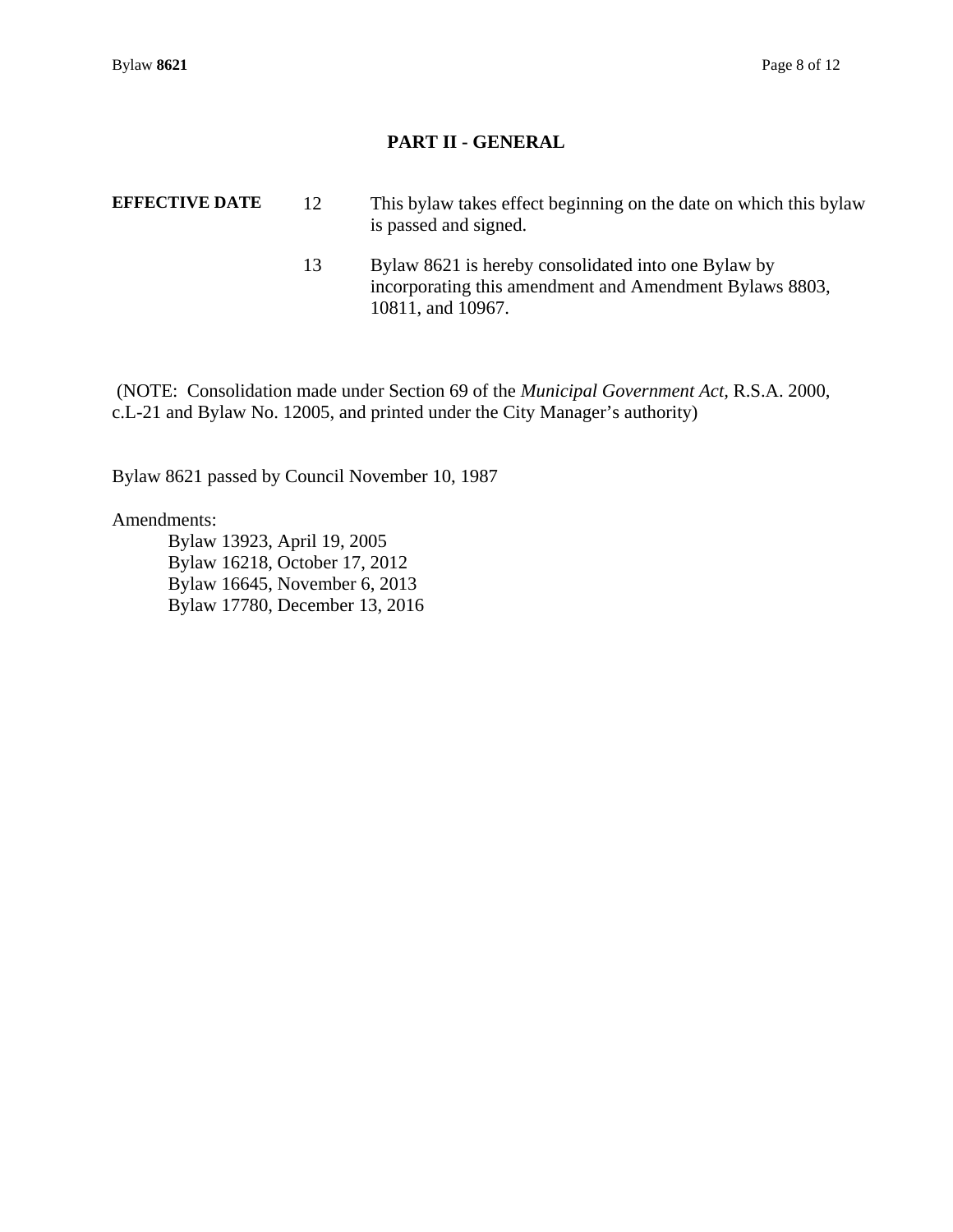## **APPENDIX "A"**

### REQUEST FOR BUSINESS REVITALIZATION ZONE AND ASSOCIATION

TO: His Worship the Mayor and City Council Edmonton, Alberta

Ladies and Gentlemen:

We, the undersigned proprietors of businesses shown on the current Business Assessment Roll for The City of Edmonton in the area outlined in red on the attached schedule and more particularly described as follows:

That area bounded by:

- 1. Kingsway Avenue starting at 106 Street continuing north west and ending at the north and southbound railway tracks, including those properties fronting both the south and north side of that portion of Kingsway Avenue.
- 2. The north and southbound railway tracks starting at Kingsway Avenue continuing north and ending at the Yellowhead Trail, including those properties fronting the east side of this portion of the railway tracks.
- 3. Yellowhead Trail starting at the north-southbound railway tracks and continuing east ending at 107 Street including those properties fronting the south side of that portion of the Yellowhead Trail.
- 4. 107 Street starting at the Yellowhead Trail and continuing south to 120 Avenue where it branches into 106 Street, continuing south on 106 Street and ending at Kingsway Avenue, including those properties fronting the west side of those portions of 106 Street 107 Street.

DO HEREBY REQUEST you pursuant to Section 171.1 to 171.9 inclusive of The Municipal Government Act, R.S.A. 1980 c. M-26 to, by bylaw:

- (a) designate the above-described area as a Business Revitalization Zone and prescribe its boundaries; and
- (b) establish a Board of Directors for the Business Revitalization Zone, the Board being a corporation called the Kingsway Business Revitalization Zone Association.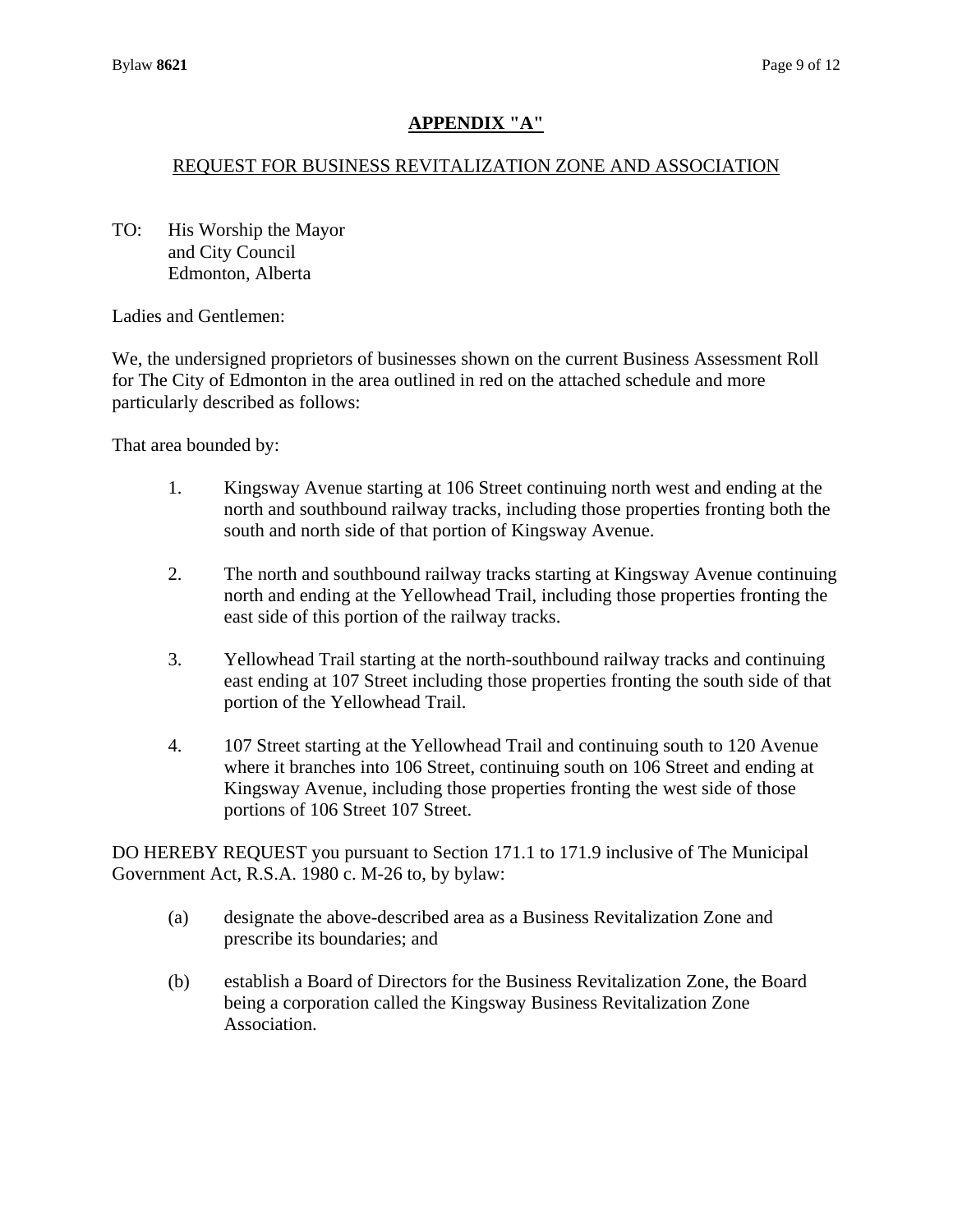AND WE FURTHER REQUEST THAT the following persons be named by resolution of Council as Directors of the Association (include one or more members of Council and not more than ten other persons):

- 1. Aaron Shtabsky<br>2. Jess Morrill
- Jess Morrill
- 3. Don Hamilton
- 4. **Jim Murray**<br>5. **James Carso**
- James Carson
- 6. Gail Spurgeon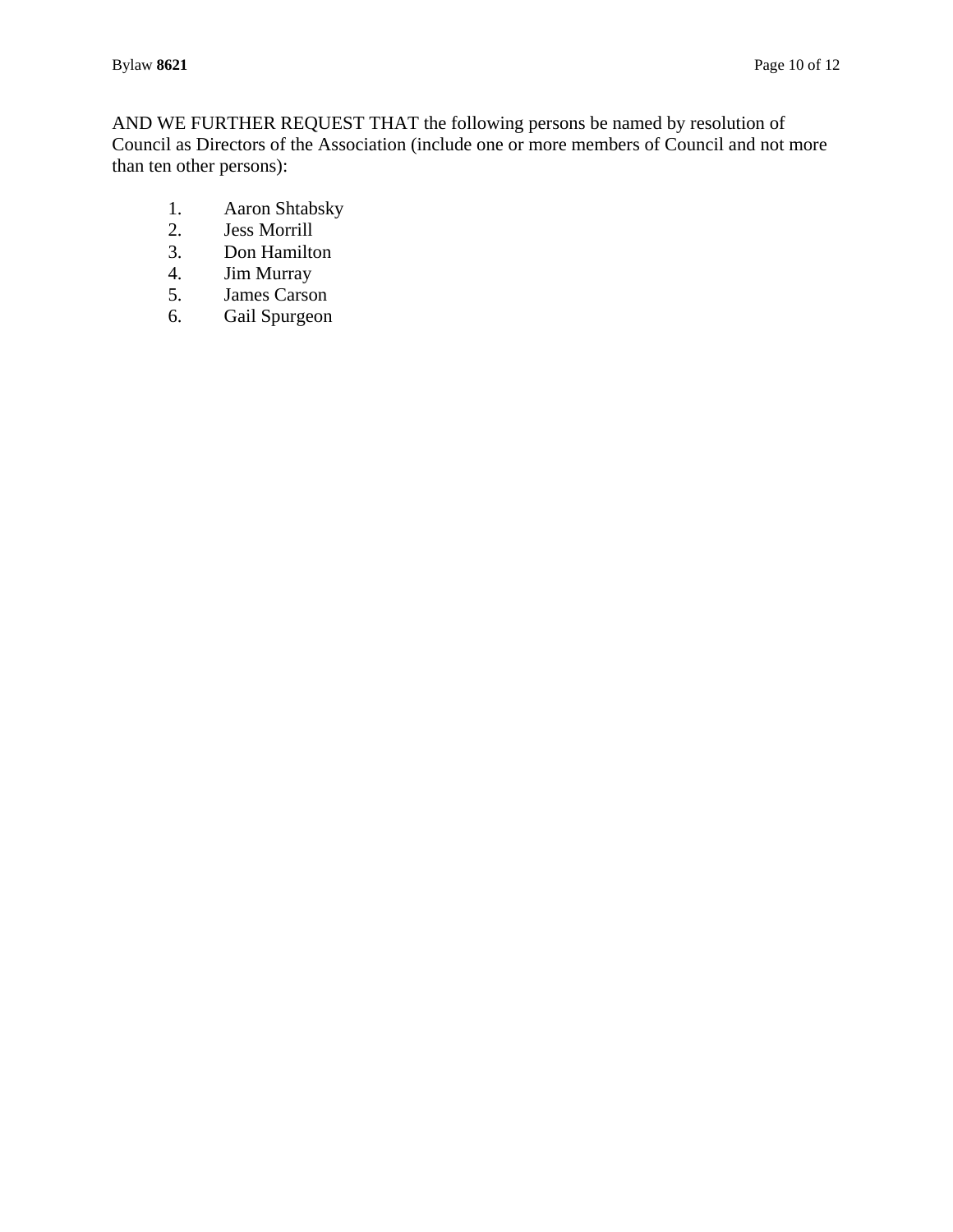| litness |                                      |                                              |                                                                             |
|---------|--------------------------------------|----------------------------------------------|-----------------------------------------------------------------------------|
|         | Name of Business                     | Signature of Authorized<br>Representative(s) | Address of Business                                                         |
|         | TONFEMERATION<br>LIFE INSURANCE      | Per:<br>Per:                                 | 11941-12181 75241+                                                          |
|         | CREE AIRWAYS<br>$CORP.$ $(Aun)$      | Villafic<br>Per:<br>Per:                     | $11941 - 12157 + 118$                                                       |
|         | BRISTOW INSTRUMENTS                  | Per:<br>Per:                                 | 32 AIRPORT NOSO TSCONT                                                      |
|         | AIRPUNER INC                         | Fer:<br>Per: $\zeta$<br>Per:                 | EDM. MONCHAN<br>HANGAR 2 AIRPORT<br>75022                                   |
|         | <u>DUCEY AVIONICSCOD</u>             | Per:<br>Per:                                 | HAUCAREZ<br>ED MONTON MONTANICAL AMPORT<br>TSG223                           |
|         | ANGUS AVIDDINCIA                     | Per:<br>-C'Au<br>Per:                        | $1772$ # 1 - 11930 10557<br>$E$ Donorfor<br>7556278                         |
|         | HAMILTON AUIATIONED                  | Per:                                         | 63 days Trace                                                               |
|         | EDMONTEN<br>$\sqrt{M}$               | Per:<br>Per: CGYMda                          | 400 OXFORD TOWER<br>$F$ $0.420$ $706$<br>$11530 - 15.04560/14$ Even $7 + 6$ |
|         | <b>EDMONTON</b><br>AIRCRAFT<br>SALES | Per:<br>Per:                                 | $11941 - 12151$ .<br>$H$ ANGAR <sup>#</sup> $H$ A.                          |
|         | ל' הואיט טיווג'א<br>SEAFOOD          | Per:<br>13 Rybar<br>Per:                     | 11311-KINGSWAY PUF<br>75G OXB.                                              |
|         | LIC. EXPEDETING<br>SERVECES LTD      |                                              | 12002 KENESWAY ALE<br>T5GUV9                                                |

 $-2-$ 

 $\lambda$ 

 $\sim 10$ 

 $\mathcal{F}=\mathcal{F}$  . The contract  $\mathcal{F}$  is a set of  $\mathcal{F}$ 

 $\alpha$  ,  $\alpha$  ,  $\alpha$ 

Note: If the business is a single proprietorship, the proprietor may sign.<br>A partnership may sign by having all of the partners sign. A corporation may sign by signature of at least one director or officer of the corporati

 $\mathbf{r}$ 

 $\sim$   $\chi$ 

 $\mathbf{v}^{\mathrm{in}}$ 

 $\sim 10^{-11}$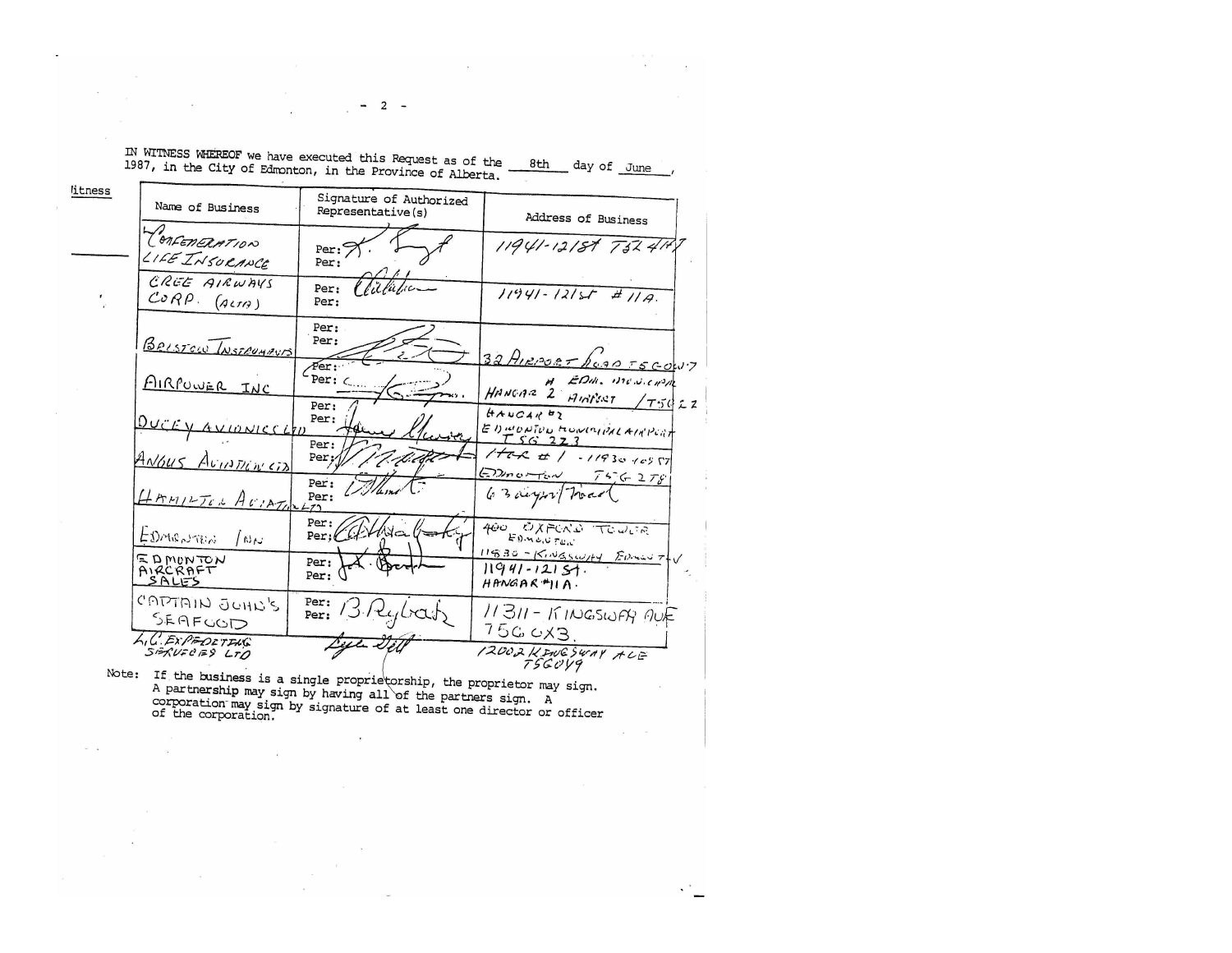Page 11 of 12

**Schedule II** 



(S.2(e), Bylaw 17780, December 13, 2016)